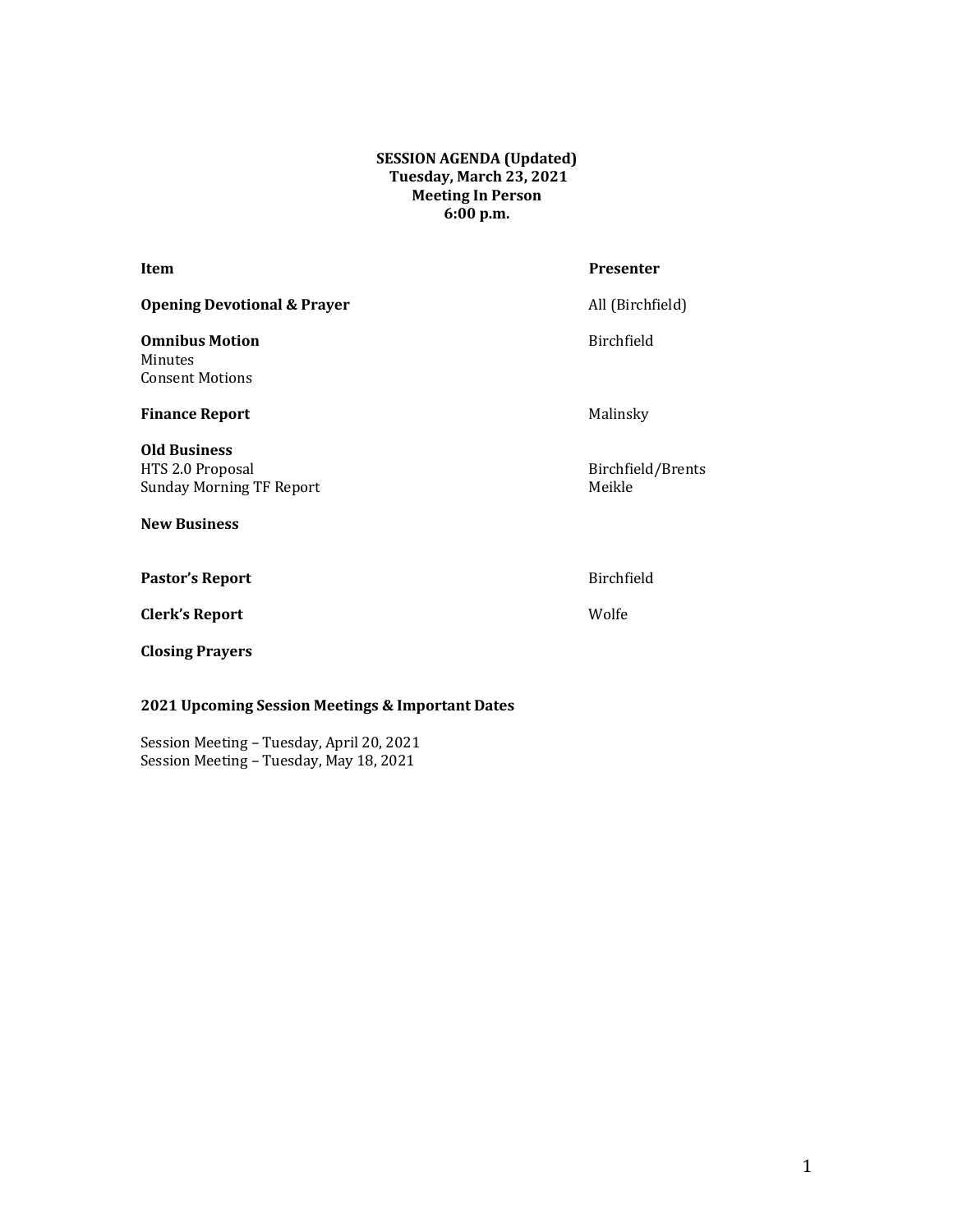#### **MINUTES OF THE SESSION THE FIRST PRESBYTERIAN CHURCH OF HOUSTON, TEXAS March 2, 2021**

The March Stated Meeting of the Session began at 6:00pm by a zoom conference, due to the COVID-19 pandemic, with a quorum present. Dr. Jim Birchfield called the meeting to order and Tanner Sykes opened the meeting with a devotional and prayer.

Attendance: See the attached Session Attendance Record for attendance to date this year.

#### **Omnibus Motions:**

The following omnibus motions, provided to Session in advance of the meeting, were passed unanimously:

- Moved that the submitted Session Meeting Minutes of January 19, 2021 be approved.
- The Marriage and Family Committee moves that the session approve providing our First Presbyterian Church covenant partners with a unique opportunity to worship, reflect, reconnect, and build community in a beautiful, outdoor setting at First Presbyterian Church's 2021 trip to Mo Ranch on July 8-11, 2021.
- The Operations Committee moves that Session elect Steve Oldham to serve a two-year term as treasurer, beginning  $\text{June } 1, 2021, \text{ providing a three month overlap for training with the}$ current treasurer.
- The Operations Committee moves that the Session approve, the following:
	- 1) An expenditure not to exceed \$511,180 for the following deferred maintenance projects:
		- a) Complete exterior woodwork repair and repaint / \$307,565.
		- b) Replacement of all interior light bulbs with LED bulbs / \$70,493.
		- c) Replacement of all basement sump pumps / \$133,122.
- The Operations Committee moves that the funding for the items above come from: (i) the remaining balance in the Building Maintenance Fund, with a projected balance of \$250,000, following the previously approved roof replacement at 5100 Travis, and (ii) the remainder to be paid from the Church Facility Maintenance Fund, which, as of December 31, 2020, has a balance of \$968,738.80.

### Old Business:

Grand Hall, Contemporary Worship and Children's Sunday School Update: Andrew Stepp reported that due to the freeze, the repairs to the Grand Hall floor were delayed two weeks. The first Sunday of worship in the Grand Hall will be March 21, 2021. Children's Sunday School will begin on Palm Sunday. 

Prayer Initiative: Callie Paterson reviewed the Prayer Plan Proposal which had been presented in December. 

A motion was made and approved receiving and endorsing the detailed report of the Prayer Plan Proposal for First Presbyterian Church.

Young Adult Proposal: Melaney Dearden gave an update on the Young Adult Ministry Task Force recommendations, calling for a new Young Adult Pastor whose purpose is to clearly define the ministry plan, goals, outreach ideas, mentoring plan, and overall strategy to best seamlessly connect the Young Adult and Youth population (ages  $12-30$ ) into the greater discipleship path of FPC's cradle to grave ministries. A motion was made and after discussion approved accepting the recommendation to create and fill the position responsible for the Young Adult and Youth Ministry for those aged.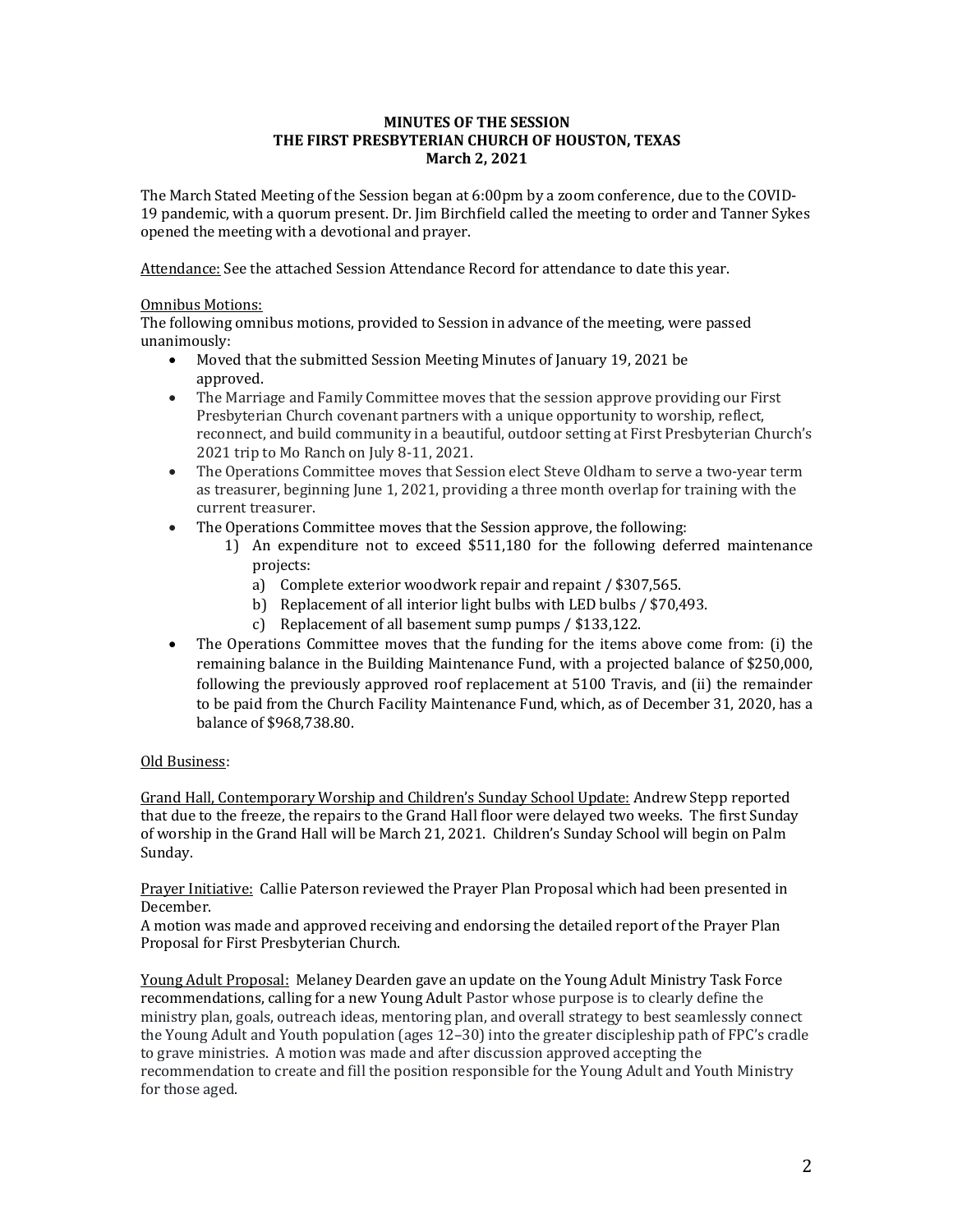Finance: Matt Malinsky reported that the General Summary-giving Income was nicely up in January (\$1200K Giving). 

Mo Ranch Proposal: Jon Crantz reported on the guidelines for attendance at Mo Ranch. A motion was made and after discussion approved going forward with plans to go to Mo Ranch, but suggesting obtaining advice from the Medical Advisory Group on how we can make this event as safe as possible for attendees.

#### NEW BUSINESS:

Long Range Planning Update and Budget Discussion: Doug Meikle presented a detailed power point on the updates, with corresponding proposed next fiscal year budget, for the Long-Range Planning Program. Our mission does not change, and our posture does not change, but our approach to ministry must change to adapt to a changing world. With endorsement from the Advisory Council, after discussion, based on the work completed by staff, along with the consultation and input of Session, and recognizing prior approvals of Session, the following motions were adopted:

- 1. Session approved a preliminary \$7.4 million operating budget target for 21/22and instructs detailed review by the appropriate Session committees.
- 2. Session approved the flatter, more accountable organizational structure presented.
- 3. Session approved the setup of two short term task forces.
	- a. A Governance "The Task Force" will make recommendation on changes to our committee structure in response to the ministry organization.
	- b. A Sunday Morning "Task Force" will make a recommendation for the Sunday morning schedule.
- 4. Session approved the "Here to Serve 2.0" priorities as listed.
	- a. Media upgrades Grand Hall, Fellowship Hall, and Sanctuary. (Approved/Complete)
	- b. Welcoming and gathering spaces for children, youth, and young adults. (Approved/Paused)
	- c. Maintenance: Building systems renovation, repairs, and upgrades.
	- d. Explore the creation of "welcome spaces, specifically for worship:
		- i. Main Sanctuary Narthex Expansion
		- ii. Palm Court Renovation
	- e. Place people into worship: signage and renovation of routes to worship, complete campus enhancement commitments to Museum of Fine Arts.
	- f. Explore the establishment "off campus" locations  $-$  for off campus ministries:
		- i. Evangelism, Alpha, Movies and Theology, etc.
		- ii. "Faith and Work"

Pastor's Report: Jim Birchfield reported that Governor Greg Abbott has released the Texas state mandatory requirements for wearing face masks. The Medical Team will review how First Presbyterian Church will look moving forward with this new decision.

Clerk's Report: Chris Wolfe reported that a team will be formed to study our response to a bill passed by the House of Representatives restricting Religious Freedom.

The meeting was adjourned at 9:00 pm with prayer by Caitlin Rhodes.

\_\_\_\_\_\_\_\_\_\_\_\_\_\_\_\_\_\_\_\_\_\_\_\_\_\_ \_\_\_\_\_\_\_\_\_\_\_\_\_\_\_\_\_\_\_\_\_\_\_\_\_\_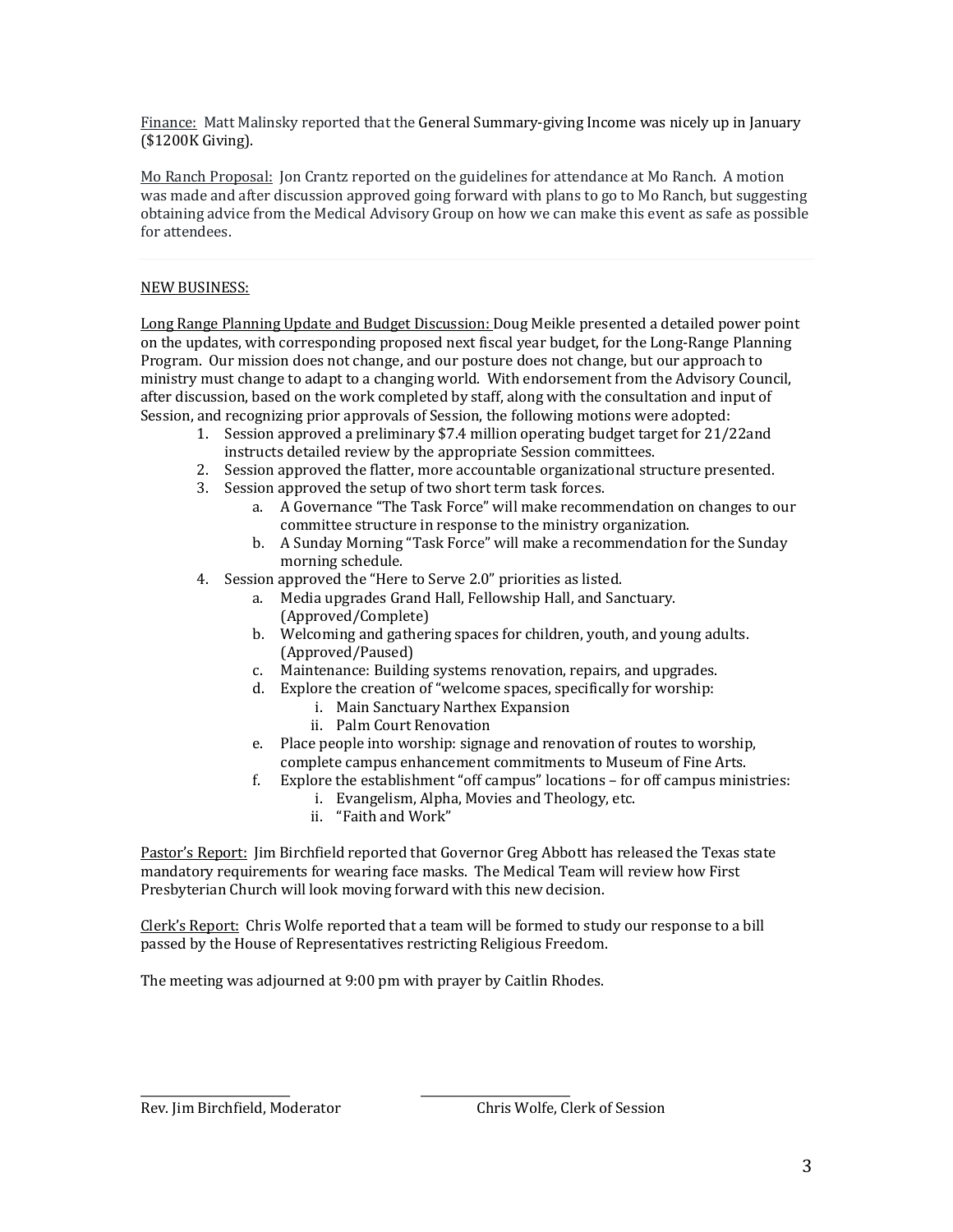# **Consent Motions**

The Operations Committee has approved by unanimous consent a motion to request that Session approve the grants coming from the Permanent Funds Team that are listed below that exceed  $$10,000.$ 

|                                   |                                            | <b>Approved</b> |                               |
|-----------------------------------|--------------------------------------------|-----------------|-------------------------------|
| <b>Grant Applicant</b>            | <b>NEED</b>                                | <b>Amount</b>   | <b>GRANT</b>                  |
| <b>Amazing Place</b>              | expansion of the Savvy Program             | \$5,000         | <b>Ricks</b>                  |
|                                   | expand program to more seniors in need     |                 |                               |
|                                   | through the training and recruiting of     |                 |                               |
|                                   | volunteers and building better             |                 |                               |
|                                   | relationships between senior living        |                 |                               |
| CanCare                           | communities                                | \$0             |                               |
|                                   | architectural Master Plan for 12,800 sq ft |                 |                               |
|                                   | retreat and training center being built in |                 |                               |
| <b>Galveston Urban Ministries</b> | Galveston                                  | \$15,000        | <b>Ricks</b>                  |
|                                   | upgrade early education classrooms to      |                 |                               |
|                                   | create trauma-informed learning            |                 |                               |
|                                   | environments for social/emotional skills   |                 |                               |
| <b>Generation One</b>             | and wellness.                              | \$23,500        | Ricks                         |
| <b>Our Daughters House</b>        |                                            | \$0             |                               |
|                                   |                                            |                 |                               |
|                                   |                                            |                 | Ricks: \$1428; Other: \$9117; |
| Pfunanane                         | Purchase of a new van for ministry         | \$12,500        | Estill \$1955                 |
|                                   | construction of 25 cisterns in Oaxaca and  |                 |                               |
| <b>Plant with Purpose</b>         | Chiapas                                    | \$12,500        | <b>Other</b>                  |
|                                   | early childhood education program at the   |                 |                               |
| <b>SEARCH</b>                     | House of Tiny Treasurers (HTT)             | \$3,000         | Estill                        |
|                                   | Setup of fencing and utilities at new      |                 |                               |
| <b>Bible Society of Jordan</b>    | youth camp                                 | \$15,000        | <b>Other</b>                  |
|                                   | Funding of summer Bible Instructor and     |                 |                               |
| The Summer Institute              | meals                                      | \$9,000         | Ricks                         |
| Treasure in Clay International    | Purchase of a new vehicle for ministry     | \$0             |                               |
|                                   | feed people in need as well as healthcare  |                 |                               |
| Wolfe and Wine, LLC (DBA City     | workers. This grant will allow them to     |                 |                               |
| Cellars HTX)                      | feed 2000 more people                      | \$0             |                               |
|                                   |                                            |                 |                               |
|                                   | <b>TOTAL</b>                               | \$95,500        |                               |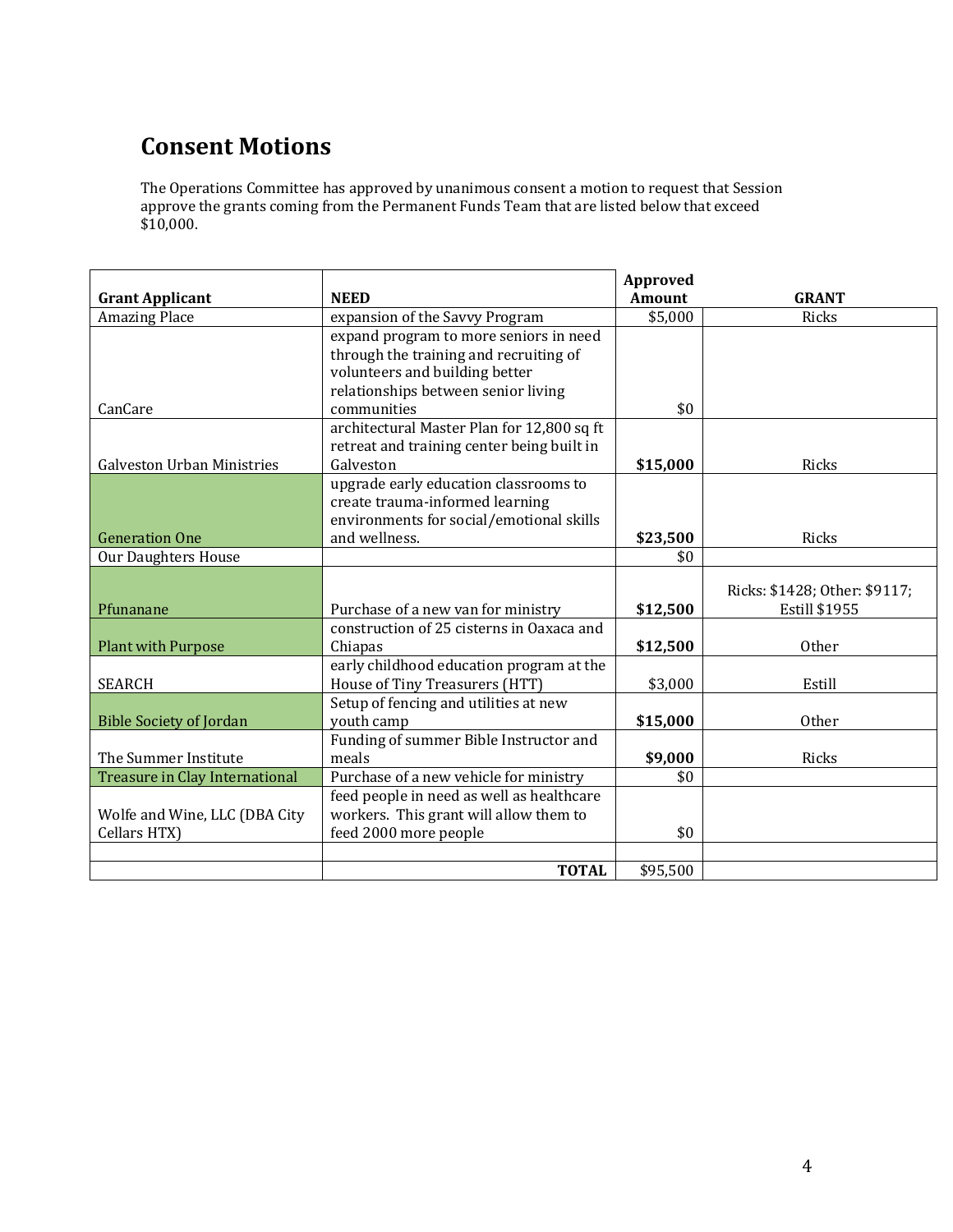# **Reports**

## **Operations**

March 11, 2021

- 1) **Members present:** Tiffany Melchers, Al DuPont, Amy Winstead
- 2) Members absent: Henry Humphries, Merrie Davis, Andrew Stepp, Jamie Hampton
- **3) Staff & Others present:** Hunter Johnson, Debbie Thompson, Steve King
- **4) Opening Prayer and Devotional** (Hunter Johnson)
- **5)** Facilities Ministry Team Report (Hunter Johnson)

#### **Facilities meeting**

- Painting resumes in the Grand Hall; there is an expectation that the Contemporary Service will return to the Grand Hall on March 28
- Damage has occurred in the back wall of the Sanctuary as a result of the installation of new video cameras and their wiring
- Still working to create a comprehensive Maintenance Budget...about another month needed for completion
- An outside firm is interviewing our staff to assess current maintenance procedures...knowledge could provide insight into streamlining and updating our current procedures
- **IT Ministry Team**
- No update

### **Building Committee**

• No update

#### **6) Permanent Funds Ministry Team Report** (Jamie Hampton)

- a. Gift of \$200,000 was given to FPC under the auspices of the Bonner Fund.
- b. Operations Committee unanimously approved the grants that came from the Permanent Fund Ministry Team that were less than or equal to \$10,000.
- c. A Consent Motion is enclosed for Session approval of the Permanent Fund Ministry Team grants which exceed \$10,000.

### **7) Finance Report** (Hunter)

- **a.** February an anomaly for financial reporting...only three Sundays, FPC closed for one week
- **b.** Continuing efforts to revamp financial reporting
- **c.** Operations Committee has asked (thru Hunter Johnson) that the Financial Committee review two accounts and recommend a disposition...Basics Class Radio Account has a balance of \$3400...Ricks Memorial Garden Account has a negative balance of \$5400.
- **d.** The position formerly occupied by Steve Burns has been eliminated to aid in streamlining.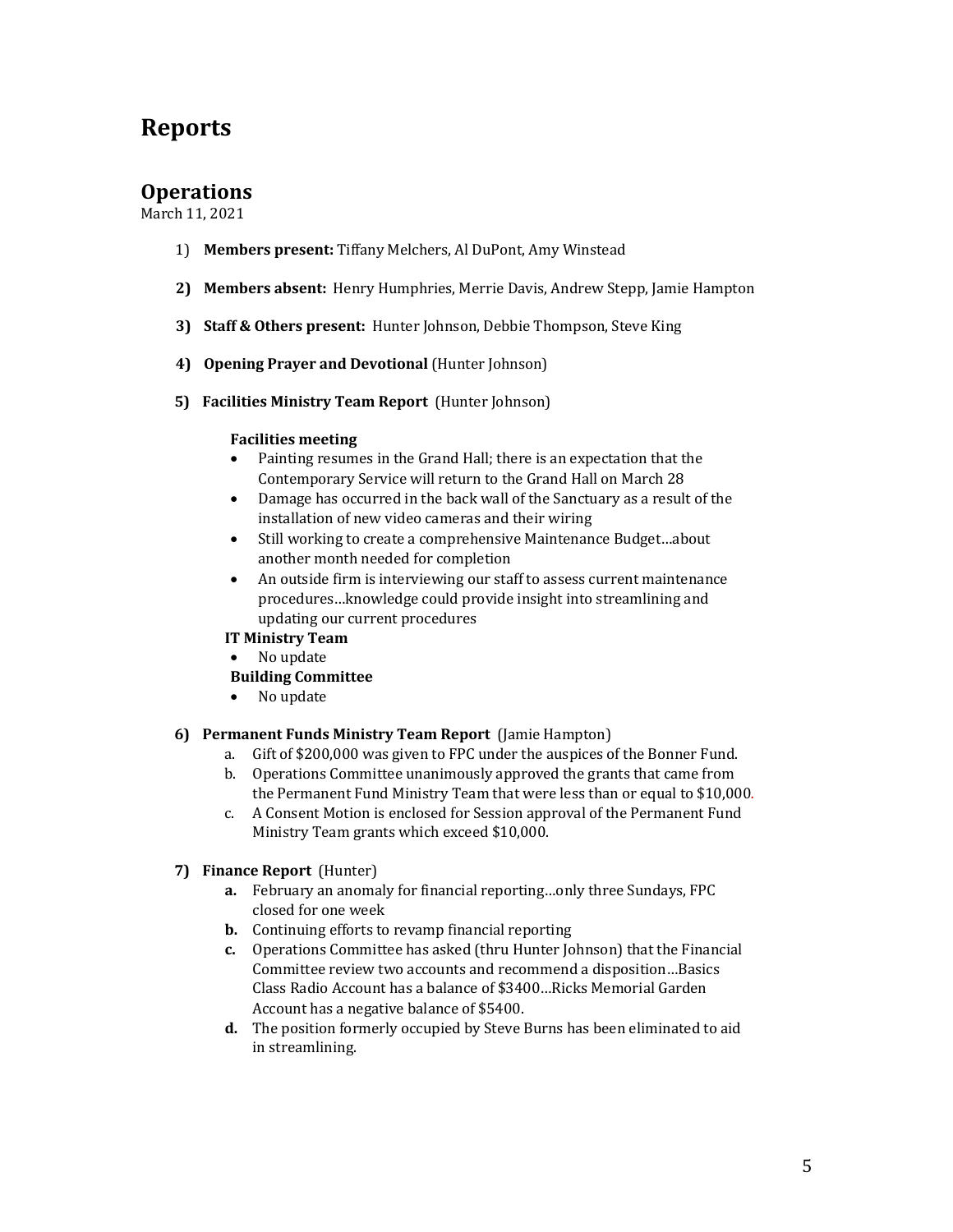| <b>Current Year Comparison to Budget and Prior Year - Month</b> |        |               |               |        |           |
|-----------------------------------------------------------------|--------|---------------|---------------|--------|-----------|
|                                                                 | CY     |               | <b>Budget</b> | PY     | PY        |
| <b>General Fund</b>                                             | Actual | <b>Budget</b> | Var           | Actual | Var       |
| Income                                                          | 259    | \$<br>646     | 387<br>\$     | 992    | 357<br>\$ |
| Expenses<br>Surplus/(Defici                                     | (477)  | (689          | 212           | (594)  | (64)      |
|                                                                 | (218)  | 43            | (175)         | 398    | 293       |

| <b>February 28, 2021</b>                                 |  |
|----------------------------------------------------------|--|
| Current Year Comparison to Budget and Prior Year – Montl |  |

## **Current Year Comparison to Budget and Prior Year - Year-To-Date**

|                       | CY      |         | <b>Budget</b> | PY      | <b>PY</b> |
|-----------------------|---------|---------|---------------|---------|-----------|
|                       | Actual  | Budget  | Var           | Actual  | Var       |
| Income                | 7.967   | \$5,922 | 2,045         | \$6,070 | \$1,897   |
| Expenses              | (5,165) | (5,773) | 608           | (5,937) | 772       |
| Surplus/(Defici<br>t) | 2,802   | 149     | 1.437         | 133     | 2,669     |

| <b>Liquidity - Cash Balances</b> |  |  |
|----------------------------------|--|--|
|                                  |  |  |

| Capital Fund Cash Balance           | \$6,024 |
|-------------------------------------|---------|
| From (To) PFM/Capital               |         |
| Less: Memorial Wall Garden Fund     | (78)    |
| Less: Temporary Restricted Accounts | (897)   |
| Cash in Bank                        | \$6,999 |

## • **Open Discussion**

• None

**8) Adjourn Meeting with Prayer** (Tiffany Melchers)

**Next Meeting:** Thursday, March 11, 2021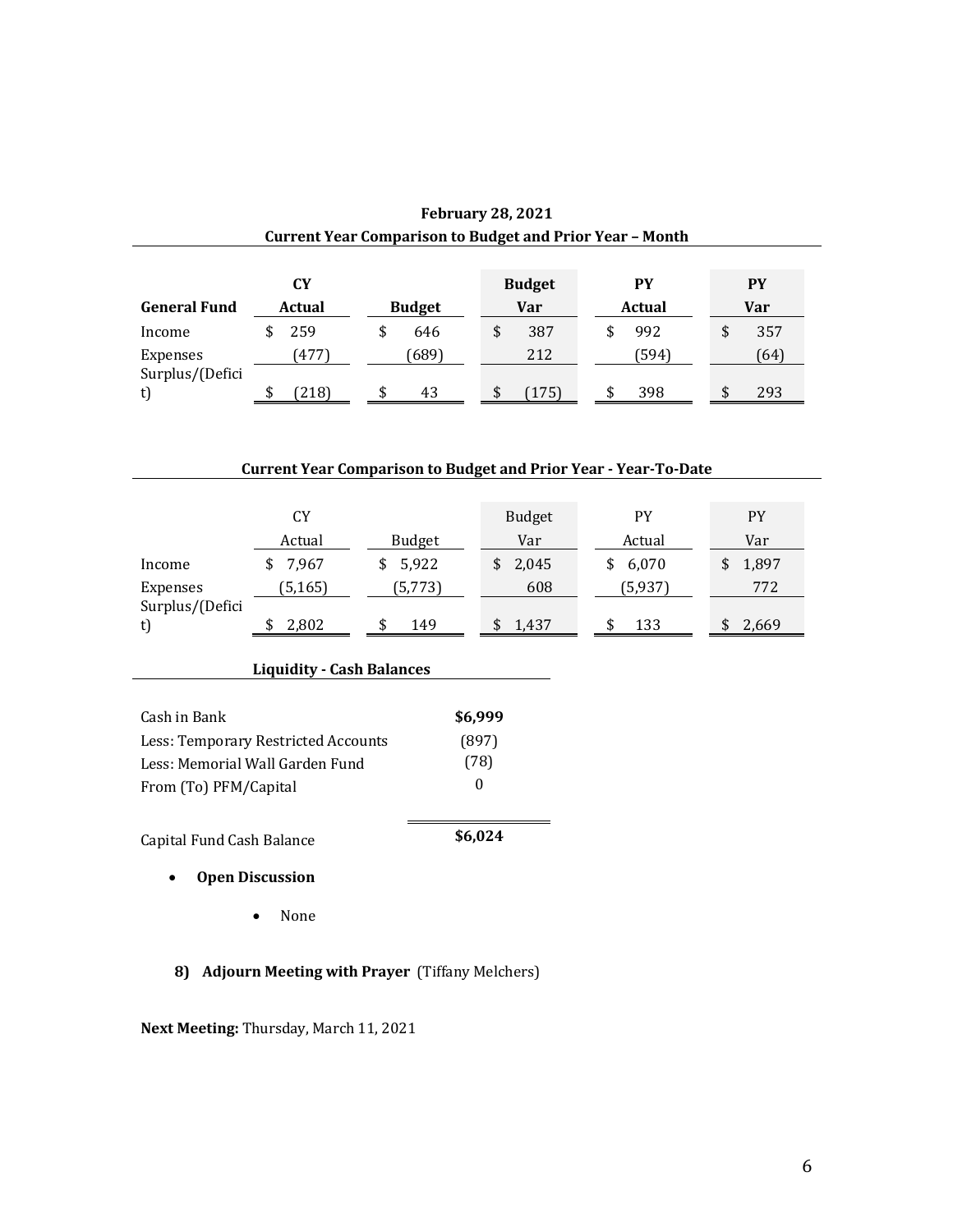# **Equipping & Sending**

Date: March 9, 2021

Time: 11 - noon

Location: Zoom

Present: Mary-Floye Federer, Martha Lawler (E&S chair), Abigail MacDougall, Caitlin Rhodes, Sara Robertson, Catie Smith, and Tanner Sykes

I. Opening prayer - Martha Lawler and devotional - Sara Robertson

### II. Reports

For details and additional information, see the three attached ministry reports which were given to E&S committee members prior to the meeting. As requested by Martha, the reports were brief.

- a. Mary-Floye Federer (Ministry Partnerships and Engagement) Mary-Floye and Lea are discussing offering local mission opportunities (Crossover Houston type events) and thinking about creating an email list to contact FPC covenant partners about ministry opportunities and events.
- b. Abigail MacDougall (Young Adults) The Table participants are engaged online in the study of Mark. New participants are joining.
- c. Catie Smith (Discipleship)

There is good feedback to the current series, Rediscovering the Cross and the discipleship resources on prayer practices. Ice storm Uri provided the opportunity to continue discussing justice and to serve neighbors and the vulnerable.

Study guides will be provided until June 20 on the Acts sermon series beginning after Easter. Study guides will resume being offered in August.

Work continues developing Discipleship pathways.

d. Caitlin Rhodes (Pastor)

### III. Discussion

1. How can the committee better serve the church? This involves equipping, but must also focus on sending. What do the pathways of discipleship look like? Including, *sending*? Caitlin and Catie continue to work on the pathways to Discipleship discussed in our October 2020 meeting. The four Discipleship pathways to serve those at different stages in their walk: Exploring Christianity, Growing in Christ, Close to Christ and Mature Christ-centered. Ways to serve will be a component of each pathway.

2. Once equipped, how do we help with the *sending* aspect? Encourage and engage covenant partners to serve within the church and with other ministry partners. Communicate with other ministries to update volunteer opportunities. Engage shepherding elders who are not currently on the Session. More discussion to follow.

Offer an assessment of spiritual gifts, followed by a personal discussion/guide to help the person choose where to serve. This will not be another the APEST test.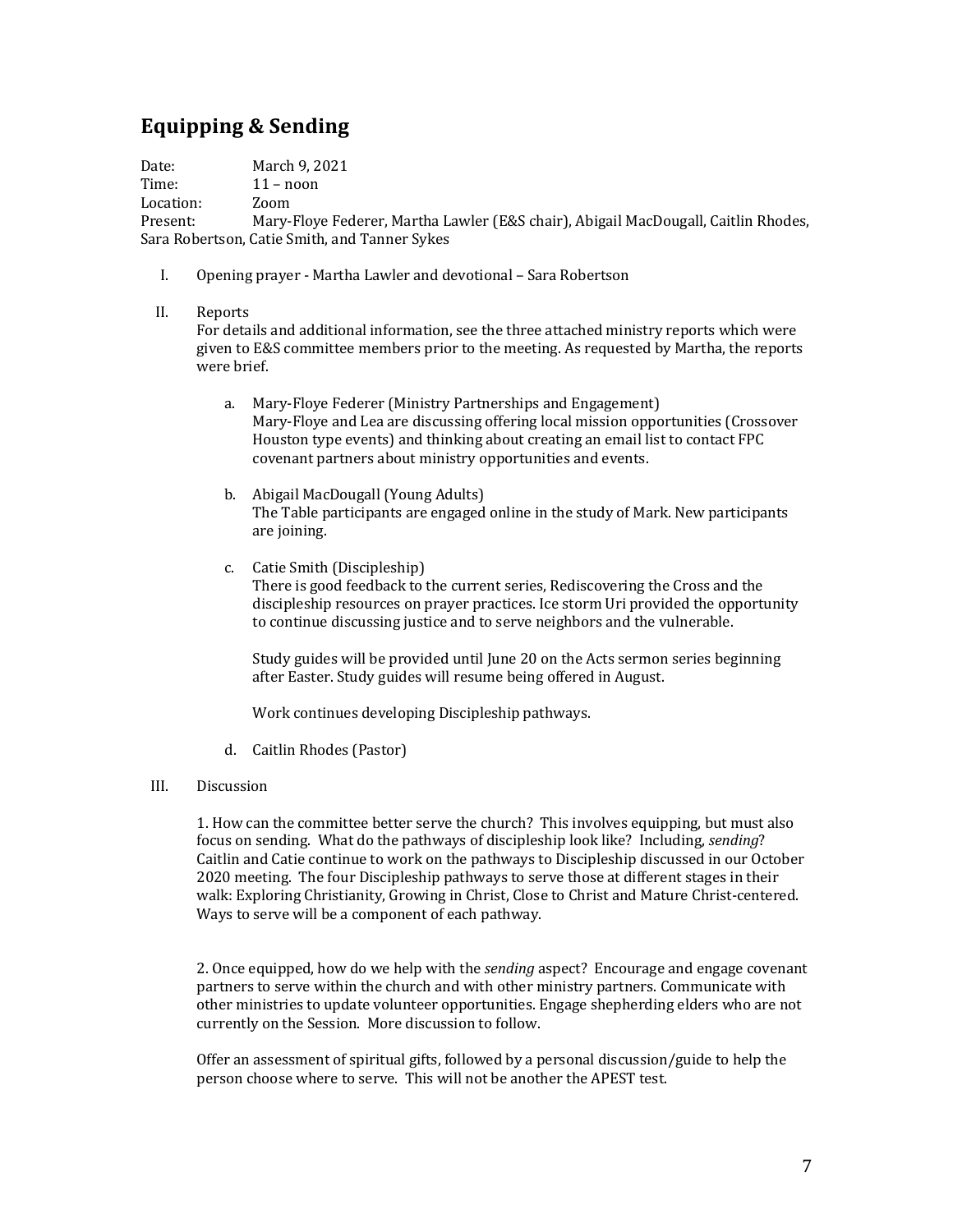3. Discussion of upcoming changes and role of the  $E \& S$  Committee Men's Ministry – need for a man to be involved in planning.

4. A very important component of Equipping & Sending is Ministry Partnerships and Engagement (Missions), led by Director Mary-Floye Federer. The committee feels a great loss as Missions will transfer to Evangelism pillar. We thanked Mary-Floye and Lea Byrd for their tremendous work and expressed our continued support through the transition and bevond. We need to keep current on volunteer opportunities for covenant partners, recognizing the symbiotic relationship between missions and engagement.

- IV. Mo Ranch July 8-11. Speaker is Jim Singleton. Safety protocols being used now are the model for Mo Ranch. Keeping the cost to attend affordable and making scholarships available.
- V. Next meetings: April 13, 2021 - Tanner Sykes devotion May 11, 2021
- VI. Closing prayer Catie Smith

Respectfully submitted Martha Lawler

## **Equipping and Sending**

#### **Ministry Partnerships and Engagement/Missions**

**March 2021 Report**

#### **MIT Director's Report – Mary-Floye Federer**

• Finance update - We continue to be well within our budget. Regarding 550 received gifts, we will be requesting checks for those ministries with revenue/gifts that have not yet been released. We are working with the Finance office to give us a breakdown of the Designated Mission accounts to request.

With the new budget process soon to begin for 2021-2022 fiscal year. In preparation, we are sending out the Ministry Partner Update/Evaluation Form to all partners. The form asks for updates on ministry, vision, challenges and recent financials. 

550 General mission support account- as of  $2/28/21$ , we have \$75,043.62 in the remaining available balance. This account which represents contributions from members as well as several larger allocations from previous fiscal years. The funds in this account allow MIT to respond to special requests or emergency needs such as initial COVID response and most recently Winter Storm response allocations to partners.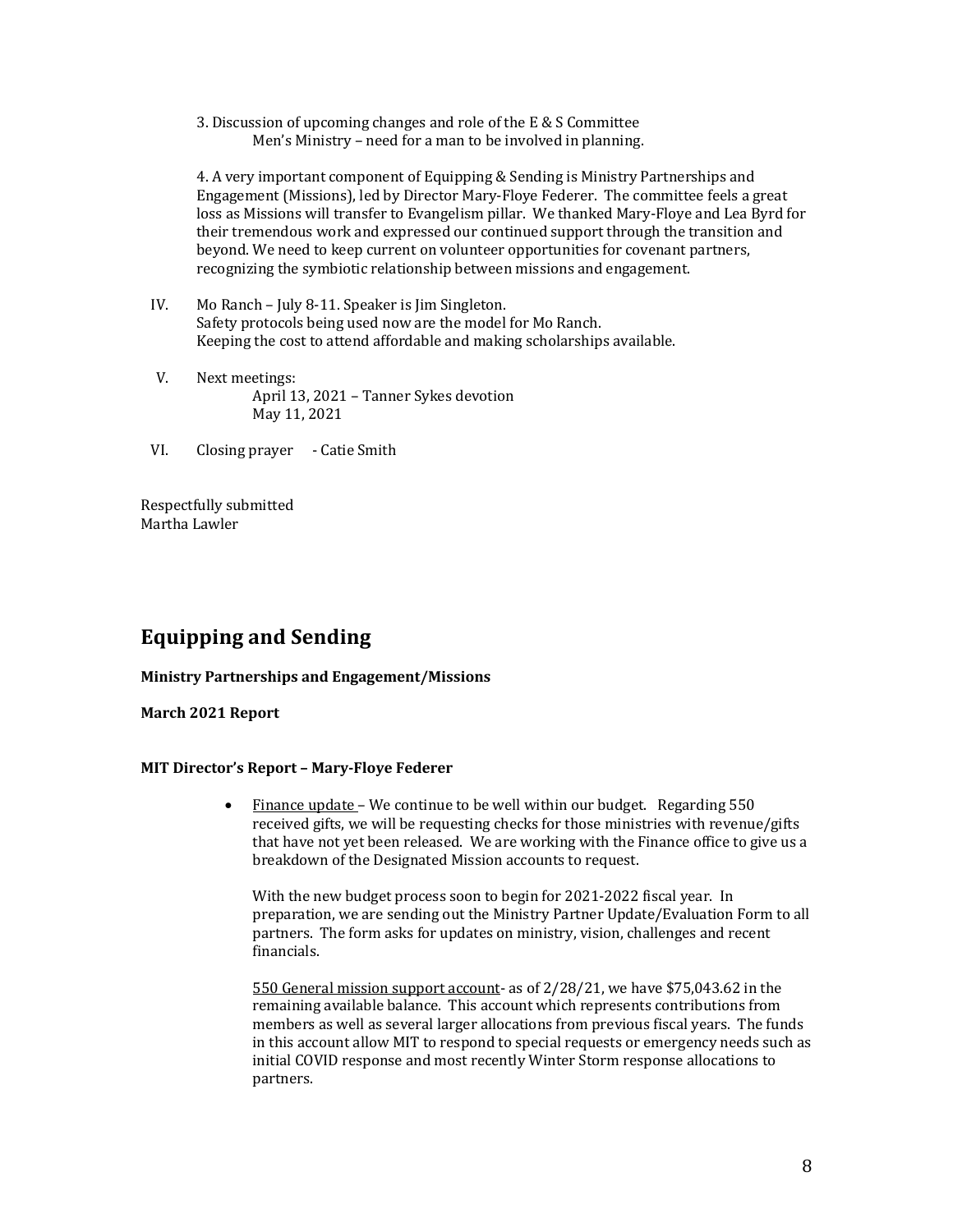- Ministry updates
	- i. FHH: continue to serve Fire Houses 16 and 46, most recently in March sending Burger IM to Fire House 46 near Cullen MS. The FHH team is feeling called to also encourage those partners working hard to respond to the emergency needs caused by the Winter Storm. Discerning which partners that are working so hard for Winter Response to send cookies and notes to later in March/early April.
	- ii. Cullen Middle School: Cullen is working hard to encourage students to be back on campus. This spring, they have 100 students on campus and the rest are virtual. Cullen reached out to us to see if we could help in encouraging the students achieving during this unusual time. FPC is providing lunch for 30 students who are doing well out of 100 passing on campus! The following Friday, we are providing cupcakes for all 100 students on campus.
	- iii. Mission/Vision trips: Communicating with global partners to discern their thoughts on how to resume any travel. It is all contingent on COVID and when vaccines are received. The postponed Holy Land Pilgrimages from 2020 will not be resumed until 2022.
	- iv. Website: Our efforts with Communications to have an updated mission page are progressing. Whitney has been doing the partner information transfer to the new webpage; Lea is faithfully providing refreshed information.
	- v. Mobilizing/Equipping Opportunities: *Mobilizing Medical Missions*/M3 Conference - We continue to encourage our medical professionals as well as non-medical to take advantage of the M3 Conference which is in Houston and FPC has been a sponsor since the beginning. This is a tremendous mobilizing tool to engage medical professionals and others in missions. FPC has many of our doctors who attend and invite their colleagues. This year due to Covid, the M3 is virtual. Originally scheduled to be held during the Winter Storm, the M3 is this weekend, March 5-6.
- FPC Winter Storm Response As soon as power returned on Wed night and the immediate crisis was over, we began drafting our response plan for the winter storm, utilizing the Disaster page on the website. Attack Poverty was responding from the beginning of the storm on Monday to assist people in their communities. Immediate needs for volunteers were promoted that included KidsMeals, a ministry that serves many of our ministry partners' children, Food Bank, and Blood Bank. I reached out to our different partners to check on them. Forge was serving as a Warming Center until they lost power. We were on several Houston Responds calls as they were gathering needs and volunteer opportunities in our Central Coalition. Steve Winstead has been on the calls as our Disaster Coordinator.

We are once again collaborating with Attack Poverty, Main Street Ministries and Houston Responds as our priority response partners. Attack Poverty is doing phenomenal work responding to this Winter Storm crisis, and Friends of Northside is our relational, engaged community with AP. MSM has agreed to again allow referrals from Ministry partners and their clientele since they already have the systems in place to vet and process these needs. MIT approved emergency Winter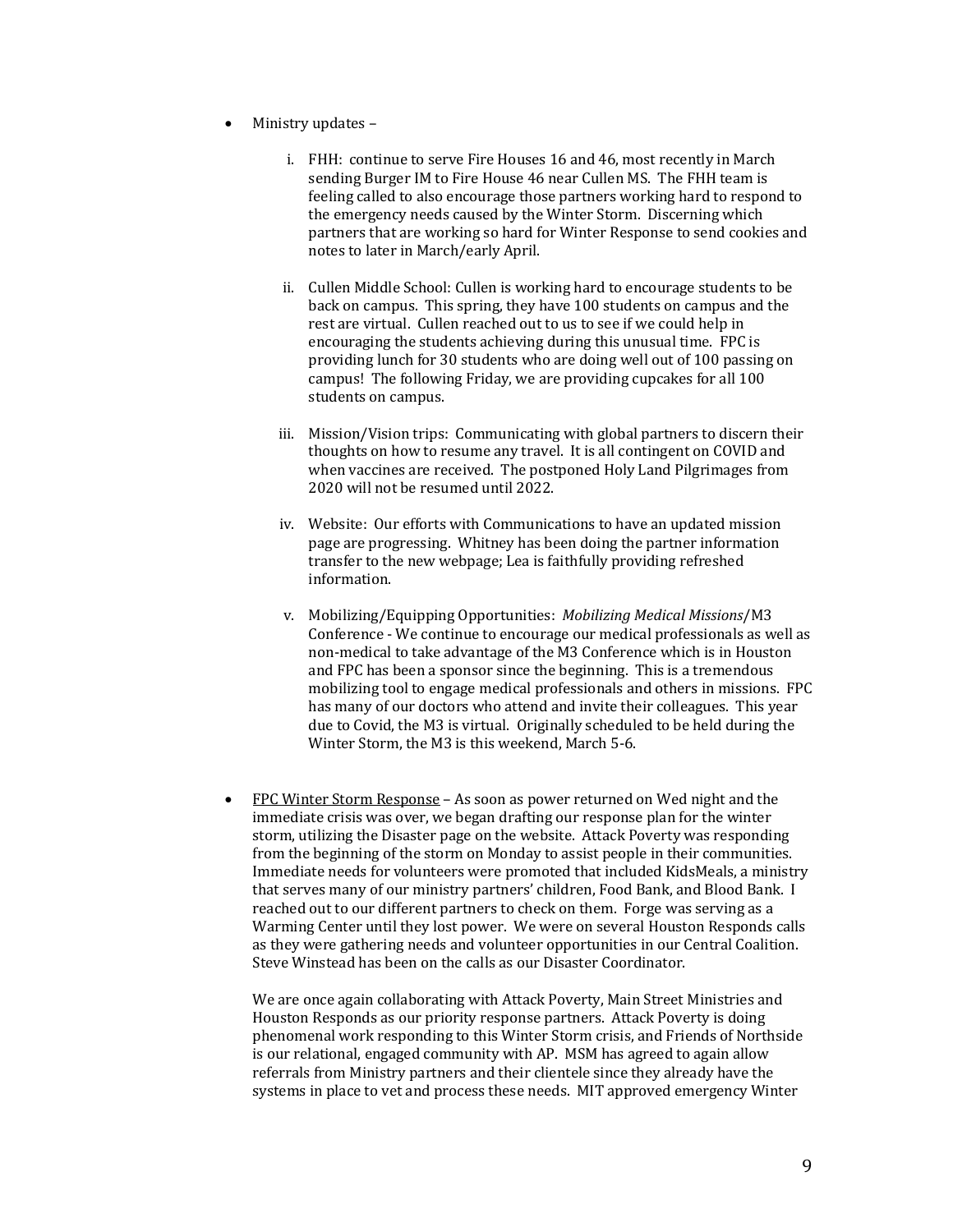Storm response donations of \$7500 to Attack Poverty and \$7500 to MSM from our 550 General Mission Support account.

• 415 COVID Response Funds - \$18,000 remains in our Covid Response Funds. We are intentionally listening for other needs in our community related to the Pandemic. The pandemic and crisis like the Winter Storm have much overlap since pandemic already put people in precarious positions and the storm for example, may have sent people into crisis. The distribution of these budgeted funds is determined by Pastor Caitlin, Becca and Mary Floye. To review, allocations have been made in fiscal year 20-21 to the following:

Musalaha - \$5000 Bridge Africa - \$2500 Free Indeed Ministries - \$15,000 Africa Renewal Ministries - \$10,000 FHH Transfer - \$2000

#### Save the Dates:

- Mobilizing Medical Mission/M3 Rescheduled March 5-6, 2021
- Nehemiah Virtual Celebration Dinner March 11, 2021
- TxCCDN "Learners Book Club" starting April 27, 2021
- TxCCDN *No Need Among You Annual Conference* Oct. 6-8, 2021 at FPC

## **Equipping & Sending**

#### **Ministry Update - March 2021 DISCIPLESHIP**

- 1. *Rediscovering the Cross: Easter/Lenten Series* 
	- Began January 21st and concludes East Sunday, April 4th, 2021
	- Small Groups are using guides based on the sermons- we have received great feedback thus far.
	- The storm allowed for an opportunity to continue discussing justice, particularly considering loving our neighbors and reaching out to the vulnerable after the storm.

#### **2. Small Groups**

- Small Groups continue to meet and give us great feedback on the guides and the series.
- The next sermon series will begin after Easter. We will be going through the book of Acts. We plan to offer small group guides for the entirety of this series, which will end beginning of July.
- We will then encourage groups to take a break the month of July.

#### **3. Sunday Schools**

• Sunday Schools still have the option to meet over Zoom. As of now, no Sunday Schools are permitted to meet on campus during the Sunday worship hour.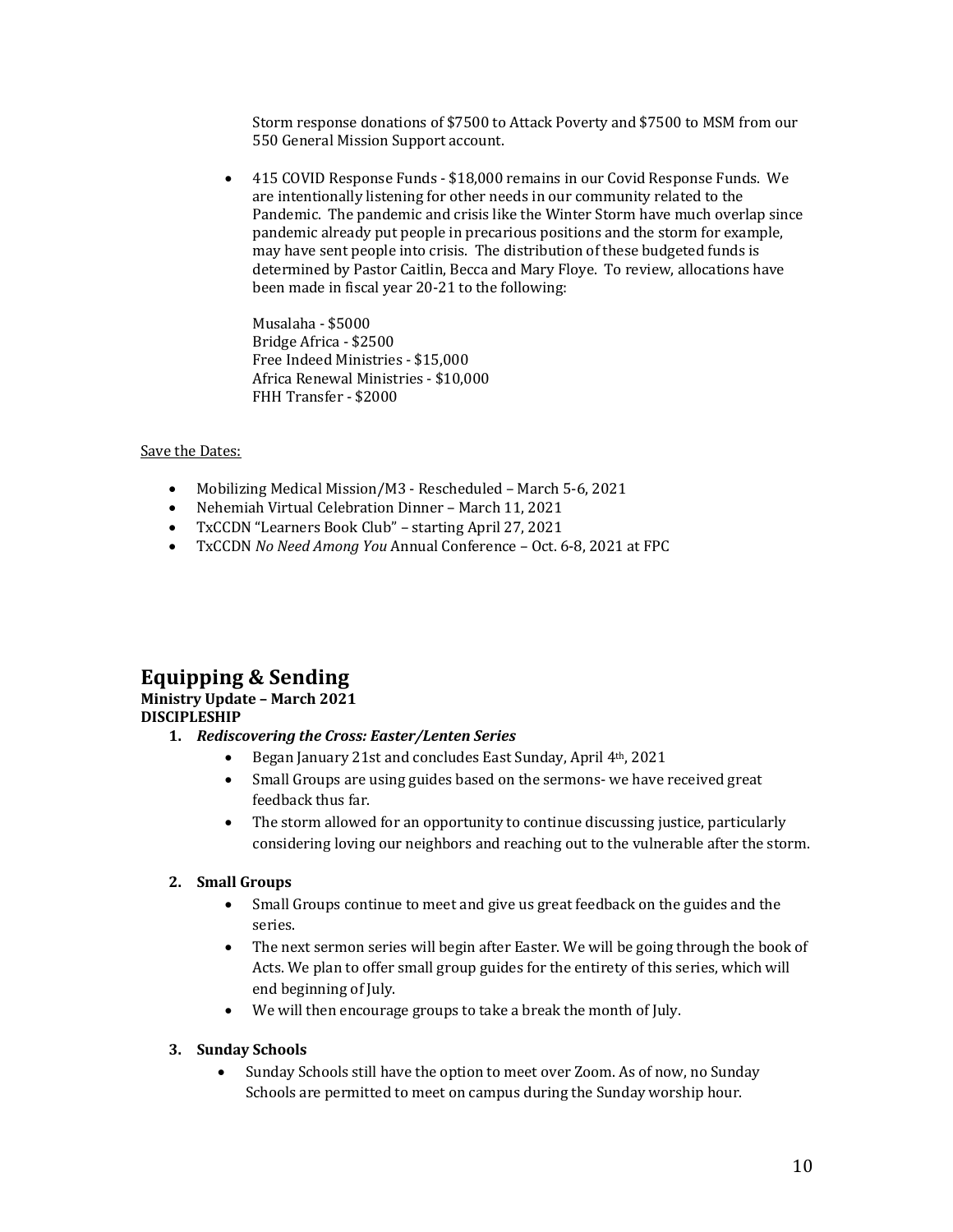### **4. Equipping Seminars**

- Marriage Beginnings will be offered April 11<sup>th</sup> through May 16<sup>th</sup>.
- Facilitated by Alan and Claudia Stewart with various teachers.
- Planning to meet on campus Sunday evenings

#### **5.** Lent Discipleship Resources (In congruence with Sermon Series *Rediscovering the Cross):* **Begins February 21st**

- $\bullet$  What is currently being offered
	- $\circ$  Each Sunday, we release a ten-minute podcast to guide the FPC Family through the prayer practice for that week. Think of this as a guided prayer experience. We hope people will repeat the practice throughout the week—as the forms become more familiar, people might find them even more restful and restorative. To learn more about each practice, people can follow along on the Growing in Faith with FPC Facebook page or visit fpchouston.org/lent.
- We have created an abridged companion guide to the weekly prayer practice. People can tuck this into their Bible or anywhere they will see it daily and be reminded to listen to the podcast and engage that week's practice. This abridged companion guide was mailed to the FPC family the week of February 14<sup>th</sup>.
- Along with the guided prayer experience, we have two other opportunities for people to connect with our church family during this season.
	- $\circ$  First: our Encouragement Emails, where others will share their experience of practicing each week's guided prayer (2-3 emails will be sent a week).
	- $\circ$  Second, a Discipleship Group (D-Group) was formed for people who desired to practice and debrief their prayer time each week together. We have received great feedback thus far from this group.

### **Prayer Requests**

- That the FPC family would practice and meet Jesus more personally throughout the Lenten experience.
- That those disconnected to the FPC community would reach out to join a small group or D-Group in the coming weeks.
- That the Lord would guide the Discipleship Department in a vision for the August and fall discipleship offerings.

## **Evangelism Session Report**

March 3rd, 2021

### 1. Updates:

- a. We have started a Med Center Gospel Conversations Task Force (MCGCTF) to find ways to engage with the Med Center for the sake of the Gospel following are the people in this Task Force - Melissa Carbajal, George Mallory, Rachael Martin, Manish Shah, Eric Smith, Jan Smith, and Stephanie Zamora.
- b. Gospel Conversations Learning group is a place where we coach FPC members to help them find non-anxious and winsome ways to share the Gospel within their circles of influence (pic below). The goal of this group is to create a culture of Gospel sharing withing FPC.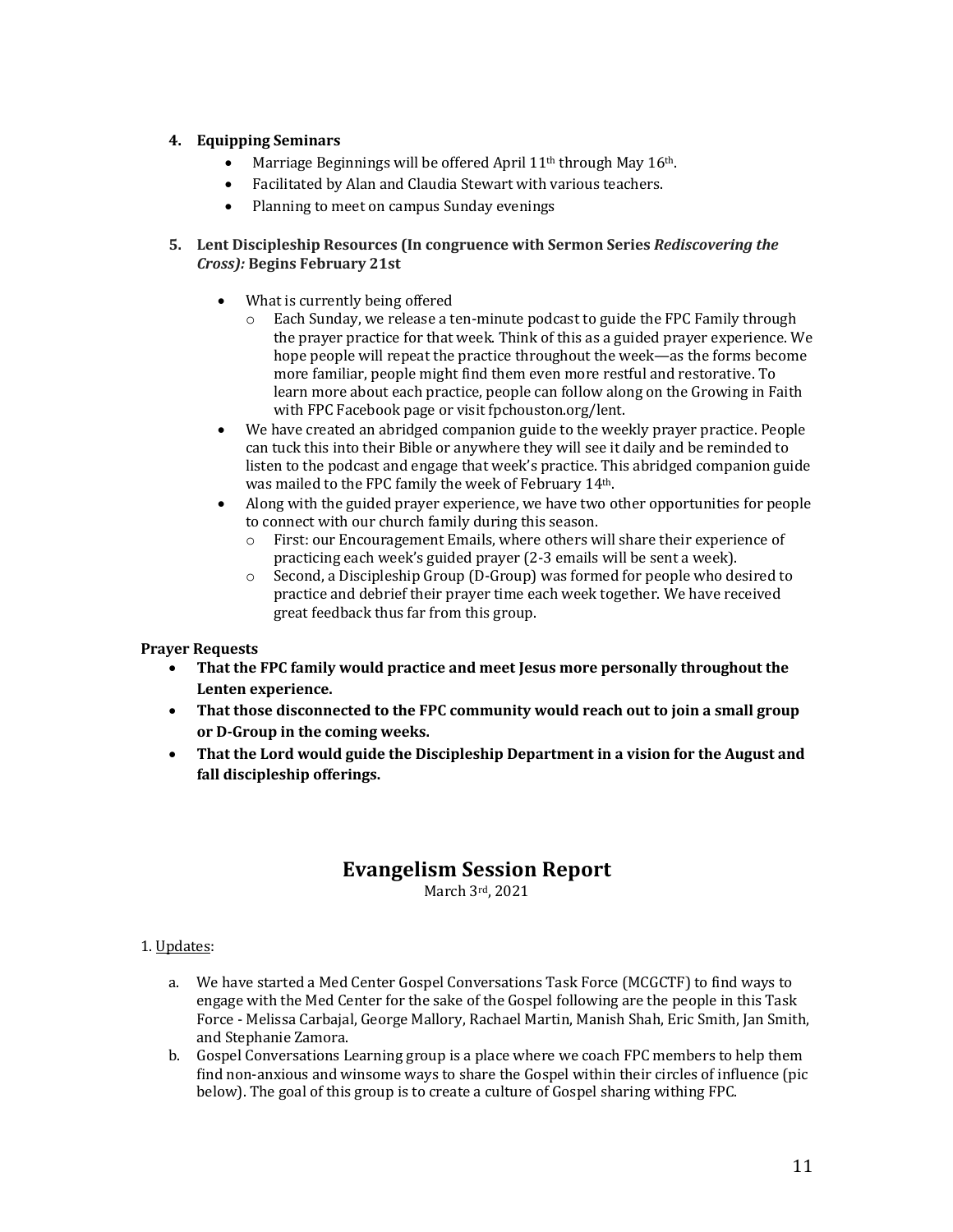- c. Fall Zoom Alpha successfully completed with 26 participants, 7 non-Christians, 5 Christiansbut-searching. We are very excited for this Alpha class, there is a lot of openness. We have some non-FPC young adults attending this, which can bring more people into FPC YA community (pic below). Doug Red prayed to commit his life to Jesus at the Alpha Retreat.
- d. We continue the Movie group, Taco Socials and the Book group this month. 4 of the non-Christians at Alpha came from the Movie and Ted Talk groups.
- e. We restarted the Ted Talk Discussion group this year to see if we can build traction on zoom with Ted Talk group. We had 10 people attending, which is the most for the Ted Talk on Zoom yet. We even had a person join from Japan.
- f. We restarted the outdoor, socially distant, Taco Socials, we had 18 people come (Pic below), of which 7 were new. We invited someone walking in the park to join us, and that person connected with the community.
- g. Prayer: Prayer and Evangelism are two sides of the same coin.

#### 2. Prayer Requests:

a. For new faith journeys to be started from this Alpha starting right after Easter.

#### 3. Highlights for Session:

- a. Med Center Gospel Conversations Task Force (See above for details)
- b. Gospel Conversations Learning Group (see above for details)



#### **Gospel Conversations Learning Group:**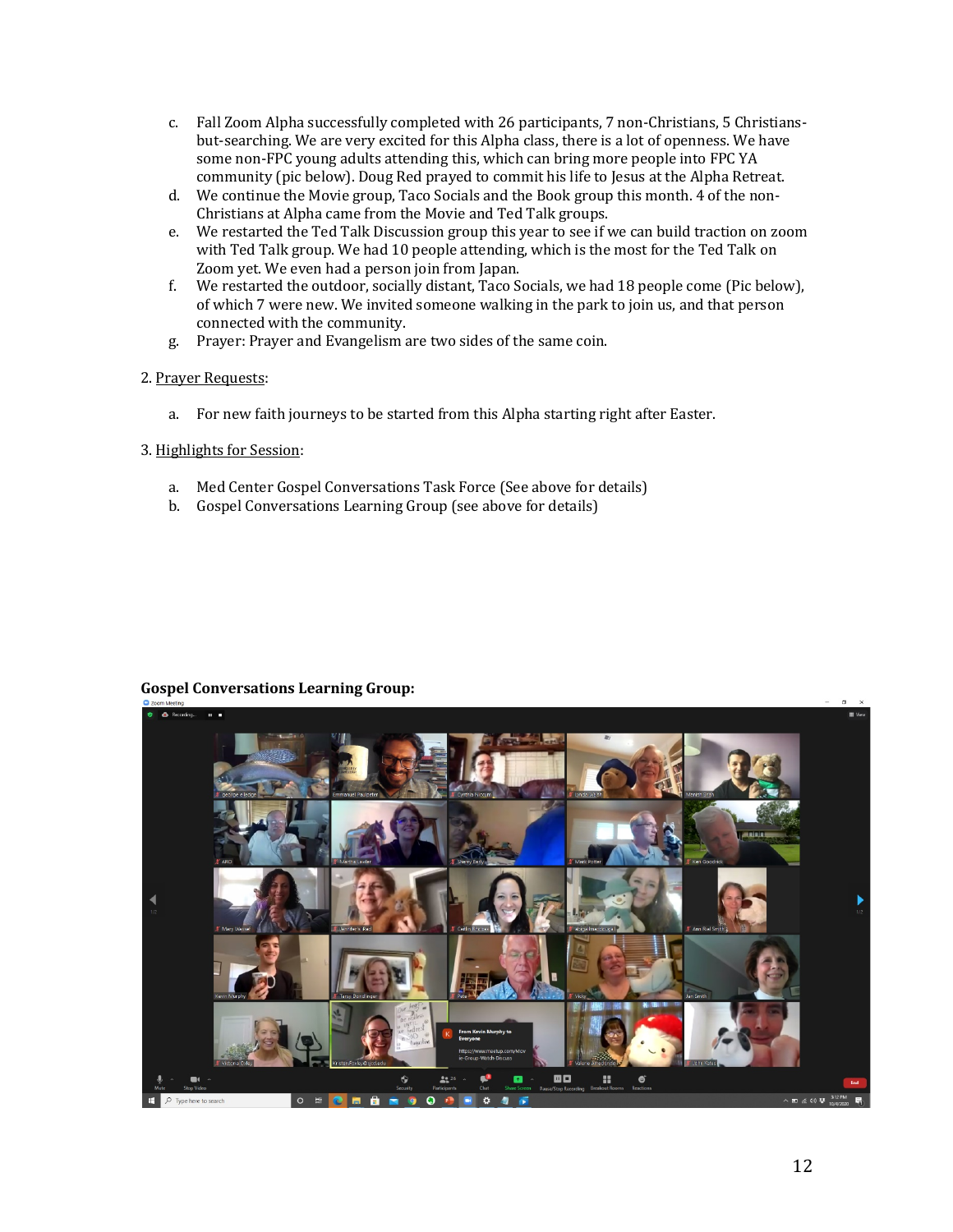# **Marriage & Family**

(3/9/21)

Members Present: Mark Potter, Jon Crantz, Jenn Rustay, Melaney Derden, elder-elect Roby Norvell; congregational members: Melissa Carbajal and Ellen Mabry; Staff: Ryan Born and Ali Silverman

Minutes by Melaney as edited by Mark

Focus of meeting was on our Youth Ministry and Ryan Born and Ali Silverman joined our call to give updates.

Updates on Youth Ministry:

Sunday School going well, meeting in-person in the building.

Small groups also going well - - outside, social distanced, masked.

Oakdale Discipleship Program for juniors and seniors is smaller this year, but also going well as the kids are diving deeper into what it means to be a disciple of Christ and further...to make themdisciples of Christ. They are studying 1 Peter. Organized in small groups of 3-4 youth with a leader.

General excitement building about the summer program and hopeful loosening of some restrictions, in particular whether we can start having meals at Small Groups again. Ion said he would check with Robert Moore on the MAG to verify ability to do so.

UPDATE  $3/14/21$ : Food approved for small groups

Staff updates:

Grace Homeyer returned to Uganda to teach in her former school, so Harper Young is filling in as MS Girls Associate Director. Looking for a full-time person and interviewing two candidates currently.

Gigi Hanna will be stepping into the HS Girls Leader role in May and Ali will be doing the youth coordinator/administrator role full-time (please verify this, Jon) We have hired 8 college interns for the summer program, 4 high school and  $4$ middle school. Will Derden will be a part-time middle school intern and part-time Youth Worship Leader intern. So excited to have the prior youth group members come back and lead and disciple our kids this summer!

Melissa Carbajal mentioned that everyone can be vaccinated now and suggested if youth staff want to get vaccinated, for anyone who needs/wants COVID vaccine, they are opening up for nearly anyone who wants one. NRG Mass Vaccine Site: 832-393-4301; TCH is offering vaccines for 16-18 year olds. Two youth staff members have already been vaccinated! Jon and Ryan will discuss including this information in our parent emails. Stephanie to provide marketing info re: the rationale and data to include in the emails.

The Dayspring Youth Website has been updated with all weekly small group lessons, quiet time lessons, summer videos. Grace H. created the website and transferred the knowledge and skills to the other youth staff to maintain the website.

Jenn discussed the plan to post Sunday School lessons and talks on the Dayspring. Ryan said he would check with the media team to see what we need to do to be able to record and post lessons on the Dayspring.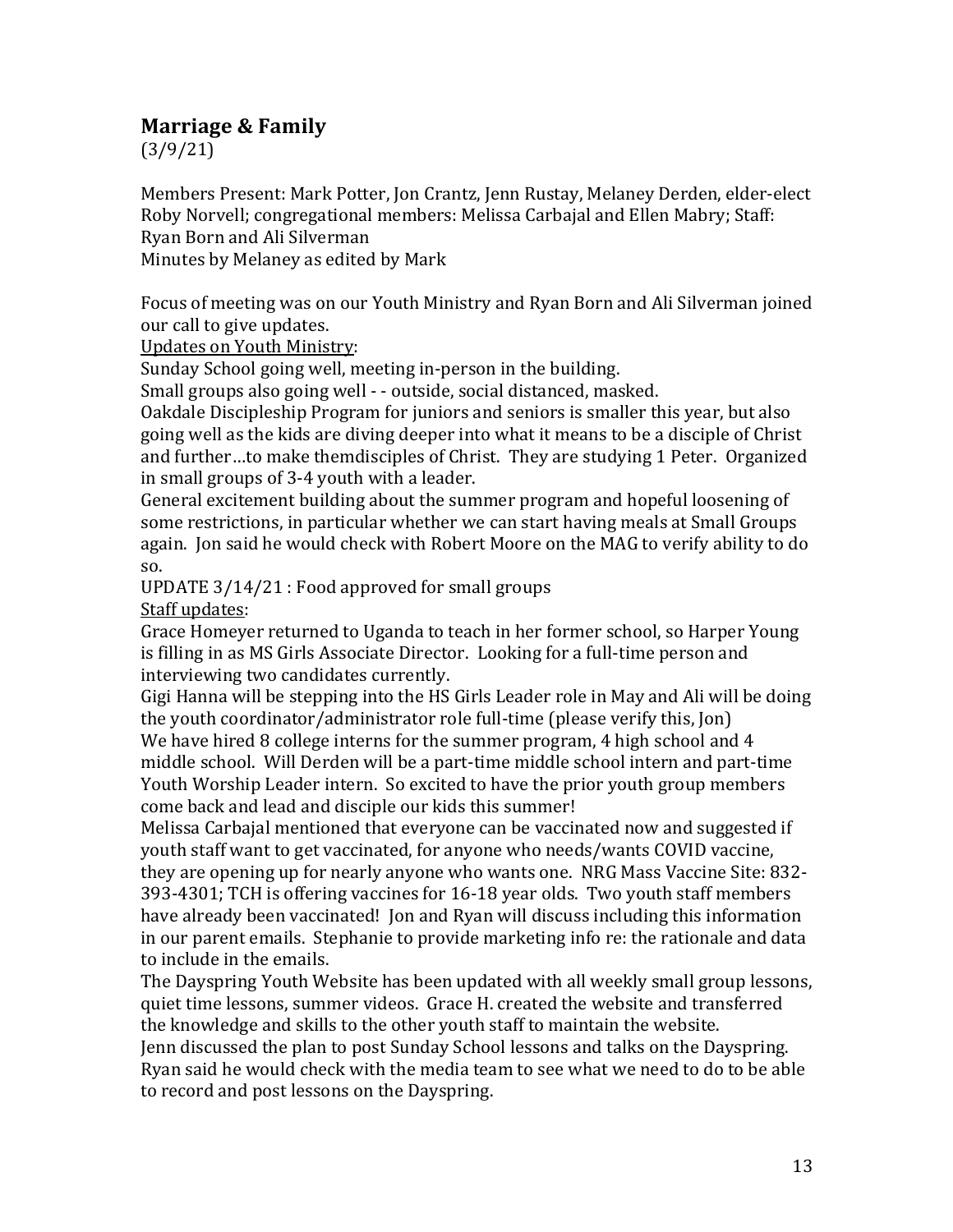Summer Plans:

Mission Trips were cancelled due to the nature of Mission Trips being so large with so much hands-on contact with those we serve. Jenn asked about having local Mission Days in light of not having the Mission Trips this summer. Ryan responded that he is going to definitely plan these throughout the summer.

Adventure Trips: 2 High School trips planned  $(1 Fr/Soph, 1 [r/Sr])$  to remote locations (Zion Natl Park and Rocky Mountain Natl Park on flights for outbound and taking buses back; Middle School Adventure Trip will just be one trip to Buena Vista, Colo. taking buses both ways)

Mo Ranch - Students are super excited to return!

Private and public schools get out for the summer at different times this year due to Covid, causing some challenges with when to start the summer program as HISD doesn't release students until June 11.

8th grade retreat being planned for mid-summer as a post-confirmation celebration as we weren't able to have the regular confirmation retreat this year.

Other smaller retreats being planned as well for summer.

Confirmation:

Ryan said confirmation is going really well with good attendance and participation. The kids are showing real openness in discussions and excitement for discipleship. Jenn mentioned how impactful the confirmation program has been on her middle school son and encouraged staff to next year have a real recruiting/marketing effort to get as many kids be part of the program, especially at Pres School. 18 in the program this year total.

Confirmation Sunday is May 3. April 11 we will have a meet 'n greet between confirmands and elders so we can encourage them in their faith. Spring Break:

Nothing specifically scheduled for youth during the break, but Ryan said he would send out an email to let parents know the youth staff will be in town and available to meet with kids and if enough kids are in town, to plan something spontaneous.

#### **FPC Worship, Music and Prayer Ministry Committee Report March 23, 2021**

Scheduling challenges dictate that the Worship, Music, and Prayer Committee meeting take place after the session meeting this month. The committee will meet on Wednesday, March 24. Included in this report are updates on the ministry.

**Worship and Music:** The contemporary service will (finally) return to the Grand Hall on Sunday morning, March 28. That means that the service will return to its Sunday morning time slot of 10:45am. It also will be livestreamed. A full slate of Holy Week/Easter services that includes services on Maundy Thursday, Good Friday, and Resurrection Sunday will be offered.

Caring: Lay leaders Shikha Hansen and Ann Smith, with support from Lija Shah, launched a DivorceCare support group earlier this month. Lija is working with lay leader Mikki Edwards to develop a training program for the Stephen Ministry that will begin in the fall. As is the custom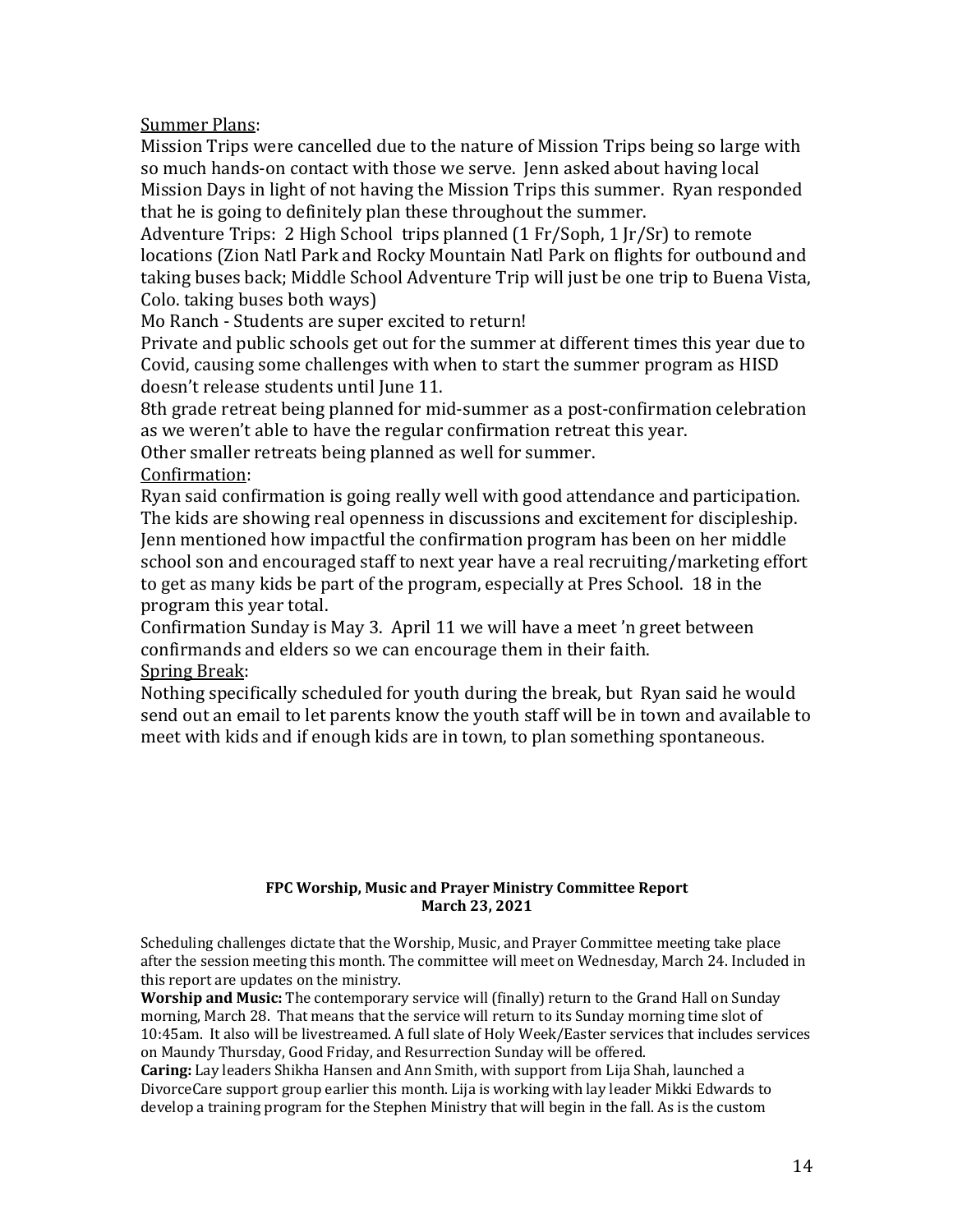during Lent, volunteers are delivering flowers to Adult Plus covenant partners who are confined to their homes or living in retirement homes. The Caring Ministry will develop another video, similar to the one that was aired in December, that engages the Adult Plus community. The new video will be released in May.

**Connections:** Cheryl Christie initiated the "**Calling to Connect**" project. Since the pandemic has lasted longer than a year, there is growing concern regarding those who have not had ongoing community within the church. With Easter soon approaching, this time is perfect for the following two-fold goal:

1. To check on the well-being of covenant partners and attendees

2. Invite the person or family to an Easter service (either in-person worship or online.).

Easter is a celebratory time when we can rejoice that we have not only been saved from death and destruction, but also we have been saved for a relationship with Christ and for a relationship with one another in Christ. "Calling to Connect" reminds us of this special covenant partnership that we share in this local body of believers.

Method:

Each ministry has been given a list of people from a decade (or a list of attendees) and a suggested script to utilize when calling. Ministry pastors, elders, staff, and volunteers are encouraged to be a part of this endeavor so that the calling list is divided into manageable numbers. Elders who would like to participate in this project should contact Cheryl Christie at cchristie@fpchouston.org.

Before Easter Sunday arrives, we hope to reach the majority of our covenant partners and attendees who range in age from 20 to 59. The Caring Ministry did an excellent job of reaching out to those  $60+$ earlier in the pandemic.

During the course of the conversation, we hope to check in with people to see how they are doing since the pandemic began. Furthermore, we will offer to pray for them and will invite them to one of our many Easter services.

Connections hosted an **Explore FPC** class on Saturday, February 6, 2021. Joining Day was moved to Sunday, February 28, which was a week later than the original date due to the inclement weather. Nine people became covenant partners. A slide show, which presented these new members, was shown in the traditional and contemporary services on Joining Day. While only nine people became new covenant partners, we praise God that we have not had to cancel an Explore FPC class since the pandemic began. God has graciously blessed us with new people each quarter.

Respectfully submitted,

Callie Paterson

2020-2021 Chair of Worship, Music and Prayer Ministry Committee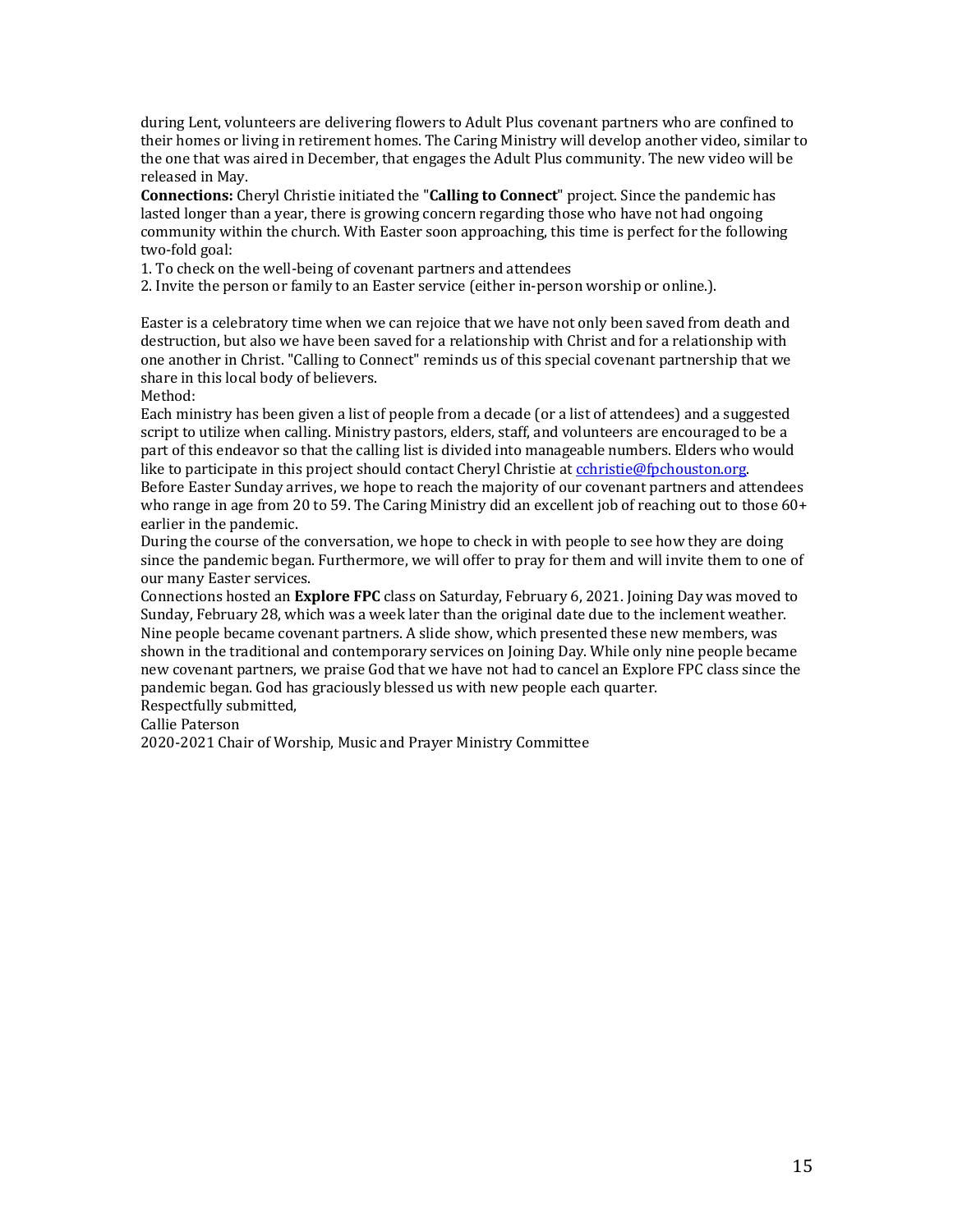## **ADVISORY COUNCIL MINUTES Tuesday, March 9, 2021 [Via Zoom] 3:00 p.m.**

#### **Advisory Council meeting by ZOOM** Attendees: Barnes, Birchfield, Brents, Malinsky, Meikle, Rustay, Stepp, Wolfe **Opening Prayer and Devotional Item-Brents**

#### **Discussion Topics**

#### **A. Finance Report-Stepp/Malinksy**

February giving was down due to a short month that ended on a Sunday (not a bank day) and a serious ice storm. (\$259K Giving,) Expenses were also down \$477K in Feb, lower than the projected \$689K. However, the first week in March was good and made up for all of February. Cash in Bank is \$6024K net of designated funds. We are tracking on budget and have some funds left over for HTS. One note was that Facilities had a missing invoice from a main vendor which will show up later. The HTS dashboard is updated as of February 28, 2021 with expected giving predicted at \$24,300,000 through December of 2021.

#### **B. Long Range Planning Update-Stepp, Meikle**

Reported that the Session meeting went well and now they are in the nuts and bolts of budget planning with staff and the ministry committees. They will present a more formulated plan to Session with a realistic budget and how ministries fit and work together. The Sunday task force will be led by Meikle and the Goverance task force will be led by Wolfe and will begin meetings shortly. 

#### **C. HTS 2.0 update-Birchfield**

Still trying to get the numbers updated for any existing and contemplated projects. Need to get to the congregation with direction and how to get there. Two main issues are campus maintenance and improvement and how to handle strategic assets.

#### **D. Building Update -Brents -more extensive report to come from Trustees**

- 1. **Basement, 1st 2nd floors-**Bids have come back with good construction pricing that was \$300K lower than expected due to post Covid competitive bid process. Expect about six months to finish. Working with Hunter to look at any reasonable updates to existing first floor classrooms to bring them up to date. The original Session approved amount of \$4.2MM included furnishings**,** etc. Will leave that main amount the same for now to allow for contingencies.
- **2. HTS 2.0-** Will come to Session with a draft letter of what has been finished, what is left to do on projects, what has been approved and remaining strategy for looking at priorities.Meeting planned for March 24.
- 3. **Clarification of wording-**The \$1MM concept is not mandatory, but is designed to be a way to handle cash flow timing for the operating budget. The Construction Budget has a line of credit already established. This is different.

#### **Pastor's Report Birchfield/Stepp**

**A. Birchfield-Session.** Zoom meetings with 40 are difficult. Plan to have the next meeting in person in a large room with masks at 6:00pm to get back into our regular routine. More info to follow.Covid restrictions will be gradually lifted as appropriate.